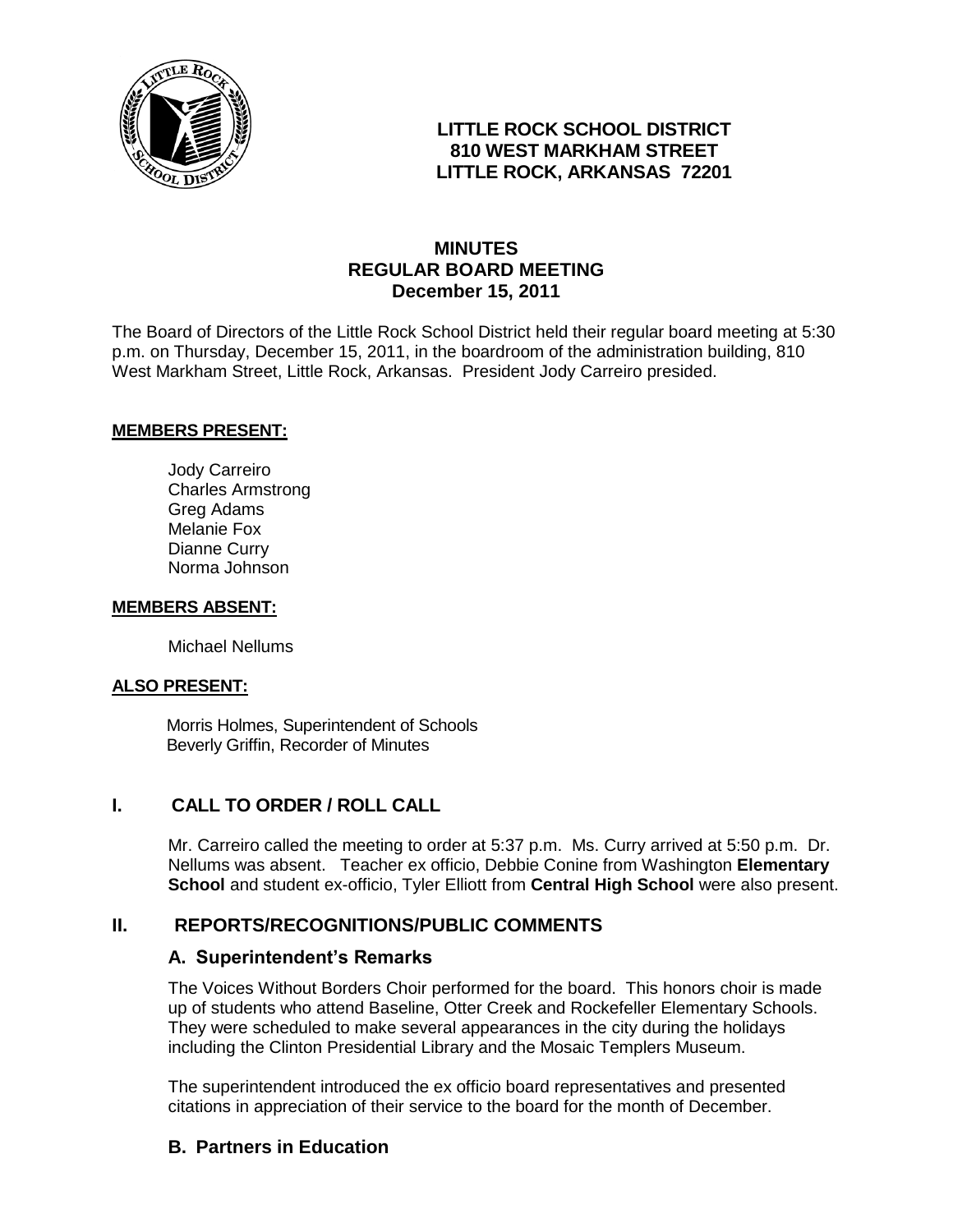At the agenda meeting on December 8, Ms. Milam presented new partnerships for the board's consideration and approval.

**Roberts Elementary**, represented by *Counselor Pamela Lewis*, in partnership with **Chick Fil A**

**Meadowcliff Elementary**, represented by *Principal Karen Carter*, in partnership with **Moody Chapel AME Church**

Ms. Fox moved to approve the partnerships; Mr. Armstrong seconded the motion. It **carried unanimously**.

#### **C. Remarks from Citizens**

*No citizens requested time to speak.* 

#### **D. Donations of Property**

The board was asked to approve the receipt of recent donations to the district. The student ex officio, Tyler Elliott, read the list of donations. Ms. Fox made a motion to accept the donations; Ms. Johnson seconded the motion and it **carried unanimously**.

| <b>SCHOOL/DEPARTMENT</b>          | ITEM                                                                                  | <b>DONOR</b>                      |
|-----------------------------------|---------------------------------------------------------------------------------------|-----------------------------------|
| <b>Brady Elementary School</b>    | \$500.00 cash to provide incentives and<br>materials for students and staff           | Exxon Mobile Foundation           |
| Henderson Middle School           | \$500.00 grant to further studies in math<br>and science                              | Exxon Mobile Educational Alliance |
| Roberts Elementary School         | Two (2) Wii-Fit Bundle packages,<br>valued at \$800.00 for indoor physical<br>fitness | Susan G. Rogers                   |
| <b>Williams Elementary School</b> | \$500.00 cash for the science program                                                 | Exxon Mobile Educational Alliance |

#### **DONATIONS**

## **E. Little Rock PTA Council**

Sandy Becker reminded the board of the details for the next PTA Council meeting; the second Tuesday in January, at Forest Heights Middle School.

## **F. Little Rock Education Association**

Cathy Kohler spoke to the topic of gratitude, stating that she was very grateful to work in the Little Rock School District and grateful for others who work here who have a sincere commitment to the students. She wished the audience a blessed and peaceful holiday.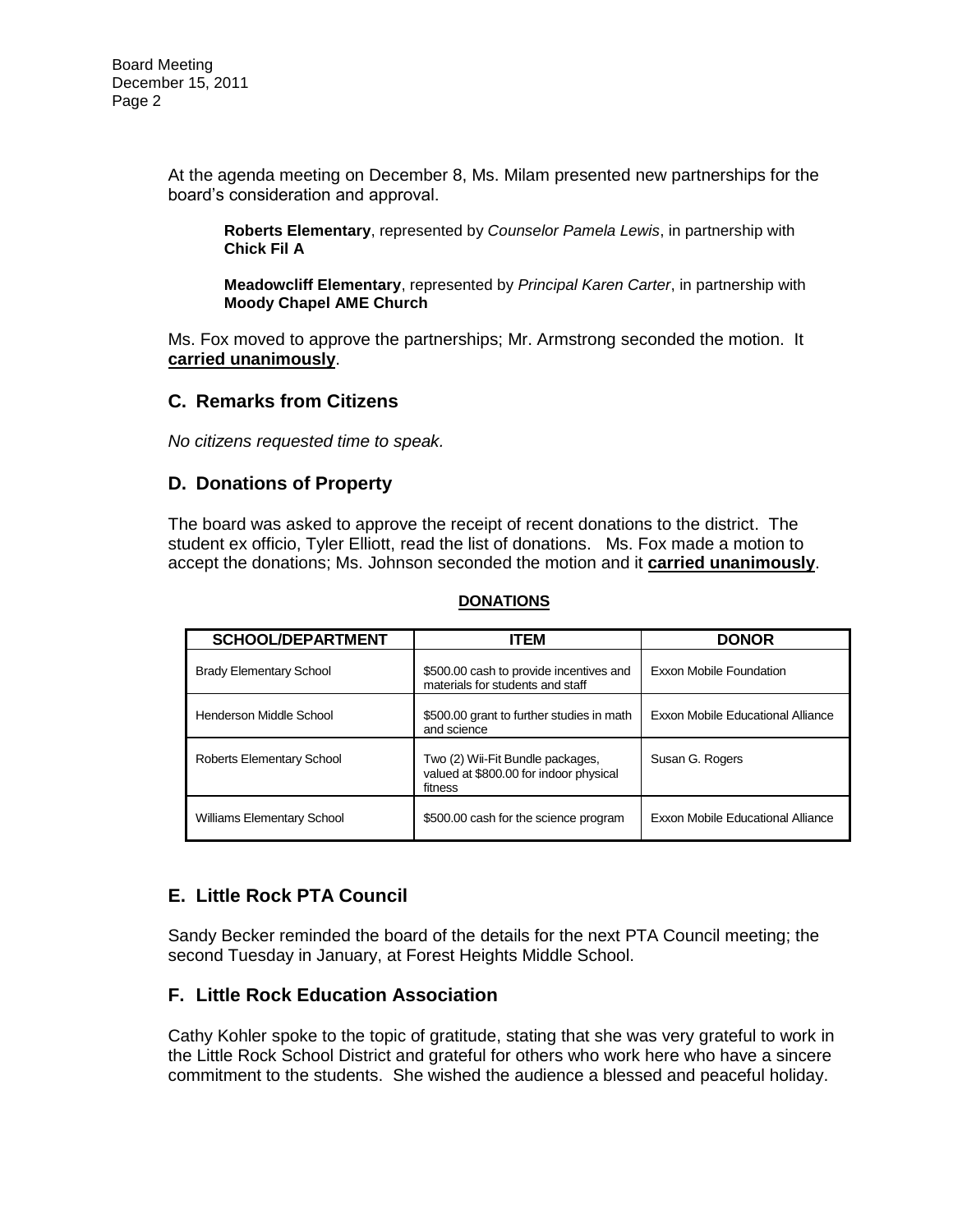## **III. REPORTS AND COMMUNICATIONS**

# **A. Remarks from Board Members**

Board members each took a turn in wishing the audience a happy holiday season. Mr. Armstrong asked parents to consider education as the number one solution to the problems in the community. He asked for parents to become involved in the life of their children and to contribute to their success in school.

Mr. Adams noted this was "mid-term" for the board and for the students and stated he was looking forward to building on public relations efforts in the community and to working together collaboratively as a board.

Ms. Curry thanked Mr. Burton and the southwest Little Rock coalition of schools for inviting her to attend a community meeting this week. She also reported attending a service learning project with Cloverdale students where they volunteered at Our House and learned of the importance of giving back to the community.

Mr. Carreiro thanked the city of Little Rock Board of Directors for hosting a reception honoring the LRSD national merit scholars. He reported he attended Parkview Magnet School's Medieval Feast and the holiday choral performance at Central High School. He expressed gratitude to his fellow board members for working together on the important issues, and thanked the district's teachers and employees who support educational opportunities for our students.

# **B. Legal Update**

Chris Heller reported on recent developments in the ongoing desegregation litigation and discussed the court's review of charter schools related to the district's achievement disparity. He commended Dr. Holmes for his recent participation in a deposition on that topic. He reported spending time with magnet school principals and was pleased they were able to relate how and why their schools are successful. The depositions continue next week and into the first week in January.

Mr. Heller also reported he expected to receive a decision from the  $8<sup>th</sup>$  circuit court on the magnet school and desegregation funding issues within a few weeks.

# **C. Informational: Early Childhood Education**

Karen James provided highlights of the characteristics of the early childhood program in the LRSD by a PowerPoint presentation. She noted open enrollment dates coming up in January, and discussed the criteria for enrolling in LRSD pre-K programs. She thanked the board for the commitment they made to support early childhood programs in the LRSD.

Teacher exofficio, Ms. Conine, also thanked the board and noted pre-K is where the district begins building parental interest and support.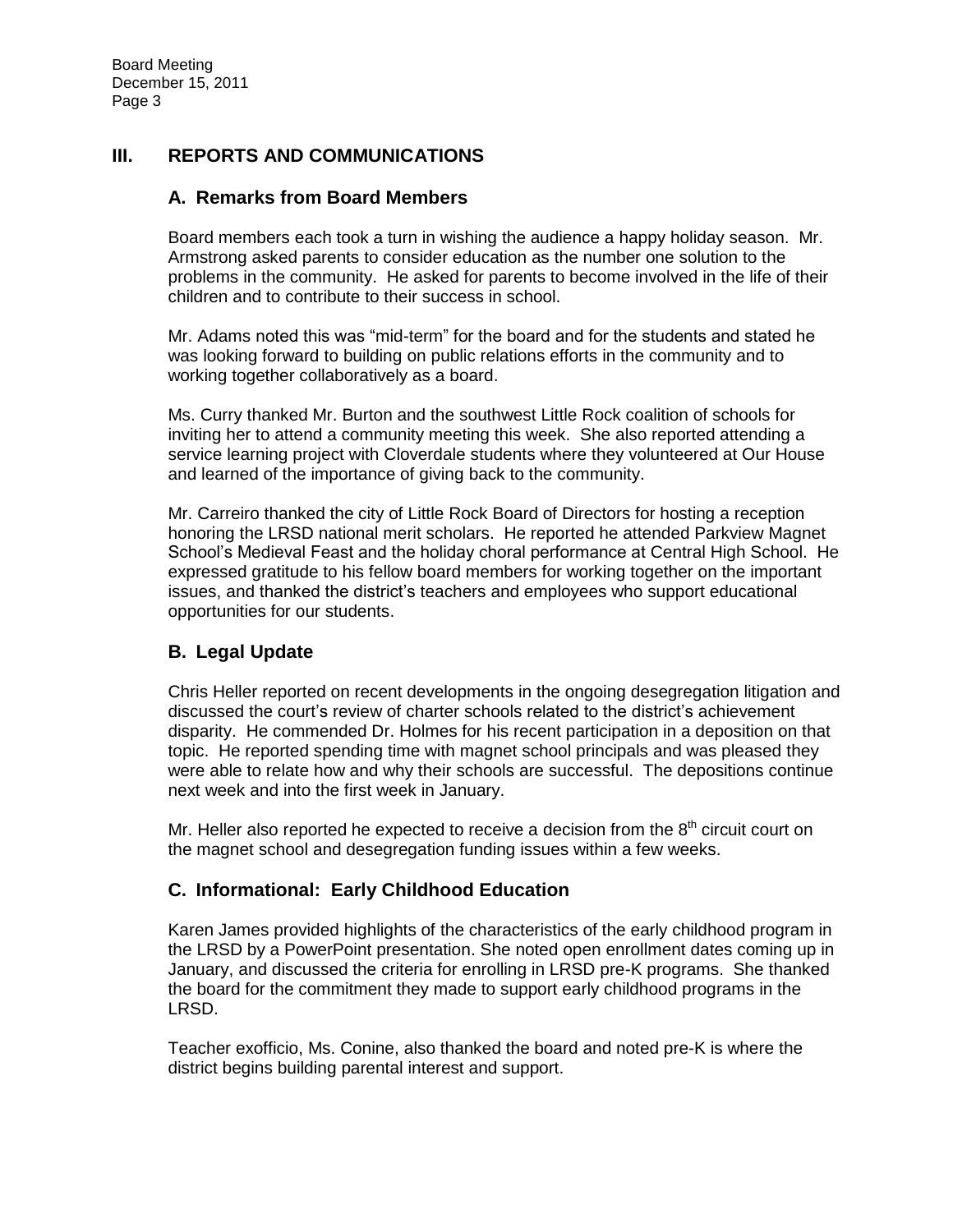## **D. Internal Auditors Report**

Mr. Becker's report was printed in the board's agenda.

# **IV. APPROVAL OF ROUTINE MATTERS**

## **A. Minutes**

Minutes from the regular board meeting held on November 17 were presented for review and approval. Mr. Armstrong made a motion to approve the minutes; Ms. Curry seconded the motion. It **carried unanimously**.

# **V. BOARD POLICY AND REGULATIONS REVIEW**

## **A. Board of Education Policy and Regulations Revisions: Second Reading for Policy Revisions**

Three policies were presented for second reading approval: IHCDA – Opportunities to Earn College Credit; IKA – Grading Systems; and IKF – General Education Graduation Requirements. These policies were approved on first reading at the November meeting of the board. Several regulations were also presented for the board's review. Dr. Holmes explained some of the regulations that will require additional planning on the part of the administration to provide the notification of progress to parents.

Ms. Fox moved to approve the revised policies on second reading; Mr. Armstrong seconded the motion and it **carried unanimously**.

Ms. Curry requested information on the number of students who participate in the dual credit or concurrent enrollment programs. Mr. Glasgow responded to questions and agreed to provide additional information at a later date.

#### **SUSPENSION OF THE RULES**

Ms. Fox moved for a suspension of the rules to consider the approval of IKA and IKA-R, relative to the notice of failing grades. Ms. Curry seconded the motion and it was **unanimously approved**.

Ms. Fox made a motion to support the superintendent's recommendation for mailing notifications for students who are receiving failing grades. Ms. Johnson seconded the motion and it **carried unanimously**.

## **B. EDCA-R: Authorized Use of Computer Networks**

Schools and libraries receiving e-Rate funds are required to adopt and enforce internet safety policies, including a technology protection measure to protect against access to inappropriate information, obscenity or pornography. The board was provided with specific information on the district's Acceptable Use Policy (AUP, CIPA and FERPA). The board was asked to approve the recommendations presented. Mr. Glasgow was present to respond to questions. Mr. Armstrong made a motion to approve; Ms. Johnson seconded the motion and it **carried unanimously**.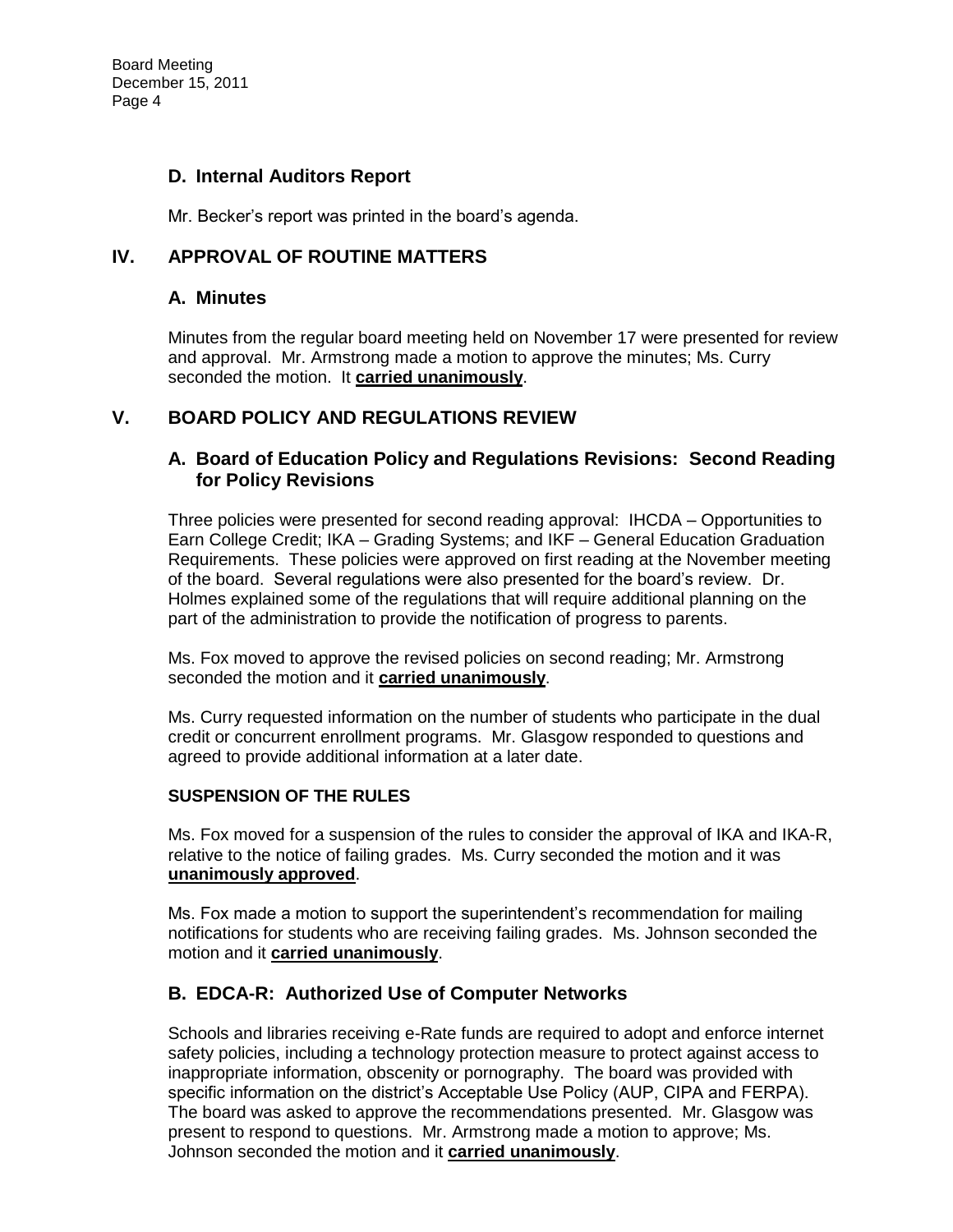# **C. Approval of Revised Attendance / Truancy Policy Effective January 4, 2012**

Information on revising the district's attendance and truancy policy was provided for consideration. In order to remain in compliance with Arkansas Act 1223 of 2011, the district's truancy process, procedures and policies required modification. Two existing LRSD employees will be assigned as truancy monitors under the recommended revisions.

Dr. Fields responded to questions from the board, emphasizing the goal of the revisions was to promote student attendance. Parents have received notification of the changes to the handbook and the district's policy on attendance. The district's community truancy board continues to meet to plan interventions and collaborate with representatives of the city of Little Rock and other community based organizations.

Ms. Fox made a motion to approve the recommendations. Mr. Armstrong seconded the motion, and it **carried unanimously**.

# **VI. SCHOOL SERVICES**

# **A. Science, Technology, Engineering and Mathematics (STEM)**

The superintendent recommended approval of a partnership between the LRSD and the University of Arkansas at Pine Bluff to promote Science, Technology, Engineering and Mathematics (STEM) education initiatives in both institutions. A Memorandum of Understanding was developed and presented for the board's review and approval.

Mr. Burton responded to questions from the board and provided additional budget information. Coordinators from the district's high school AVID programs will support the faculty at UAPB in furthering the partnership. Mr. Armstrong moved to approve the memorandum of understanding. Ms. Fox seconded the motion and it **carried unanimously**.

## **VII. HUMAN RESOURCES**

#### **A. Personnel Changes**

Routine personnel changes were provided in the board's agenda. Mr. Armstrong moved to approve; Ms. Curry seconded the motion and it **carried unanimously**.

## **VIII. FINANCE & SUPPORT SERVICES**

#### **A. Issuance and Delivery of Bonds**

Kelsey Bailey provided a brief overview and responded to questions regarding the recommendation to approve a Resolution in support of awarding the sale of refinanced bonds to Ross, Sinclaire & Associates, LLC.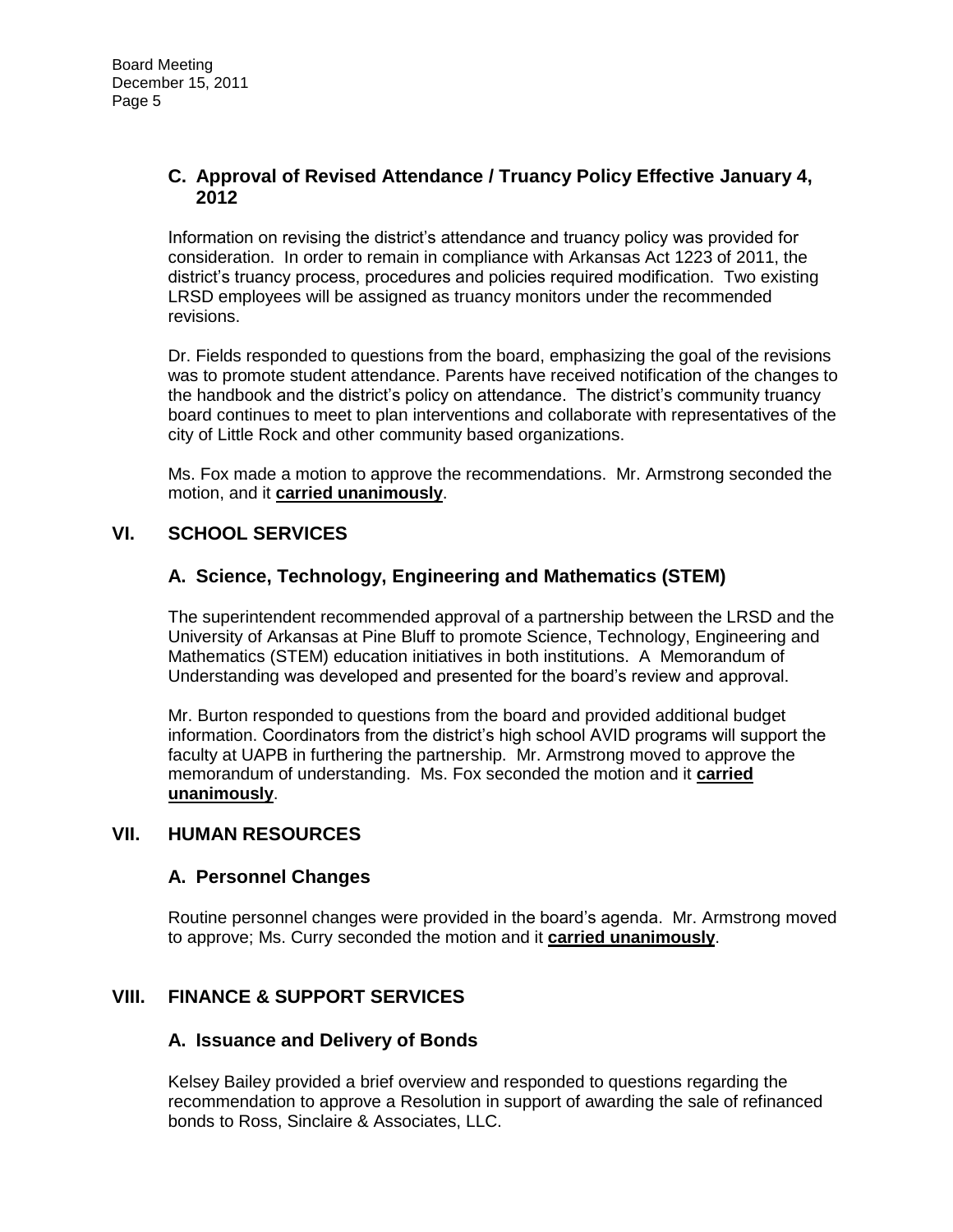The board authorized the sale of bonds at the September 22 board meeting. Bids were received in November, 2011 with Ross, Sinclaire & Associates winning the bid at an interest cost of 1.6%. This will result in a total savings for the district in the amount of \$332,259.00.

Ms. Fox made a motion to approve the resolution presented; Ms. Curry seconded the motion. It was unanimously approved.

## **B. Budget Update**

Mr. Bailey discussed the upcoming budget planning meetings expected to be scheduled starting in January. The board discussed setting a budget worksession early in the year to begin a review of the budget and the district's master facilities plan.

Dr. Holmes responded to questions regarding the possibility of staffing schools and classrooms closer to the state standards and reducing the number of employees by attrition.

#### **C. Financial Reports**

The monthly financial reports were provided in the agenda.

## **IX. CLOSING REMARKS**

Dr. Holmes reviewed the holiday schedule; students and staff will be off beginning December 19<sup>th</sup>. Employees return to work on January 3; students return on January 4. He wished the listening audience a good holiday season.

*The board recessed briefly at 7:30 p.m. and returned at 7:48 to conduct student disciplinary actions.* 

# **X. STUDENT DISCIPLINARY HEARINGS**

Dr. Fields provided background information for students who had pending disciplinary sanctions and who had been recommended for expulsion from the LRSD.

Seventeen of the students had appealed the recommendation for expulsion and had accepted a modified assignment to an alternative learning environment, either Hamilton or Felder Learning Academy. Ms. Fox made a motion to accept the administrations recommendation to reassign these seventeen students for one calendar year to Hamilton or Felder. Mr. Armstrong seconded the motion and it **carried unanimously**.